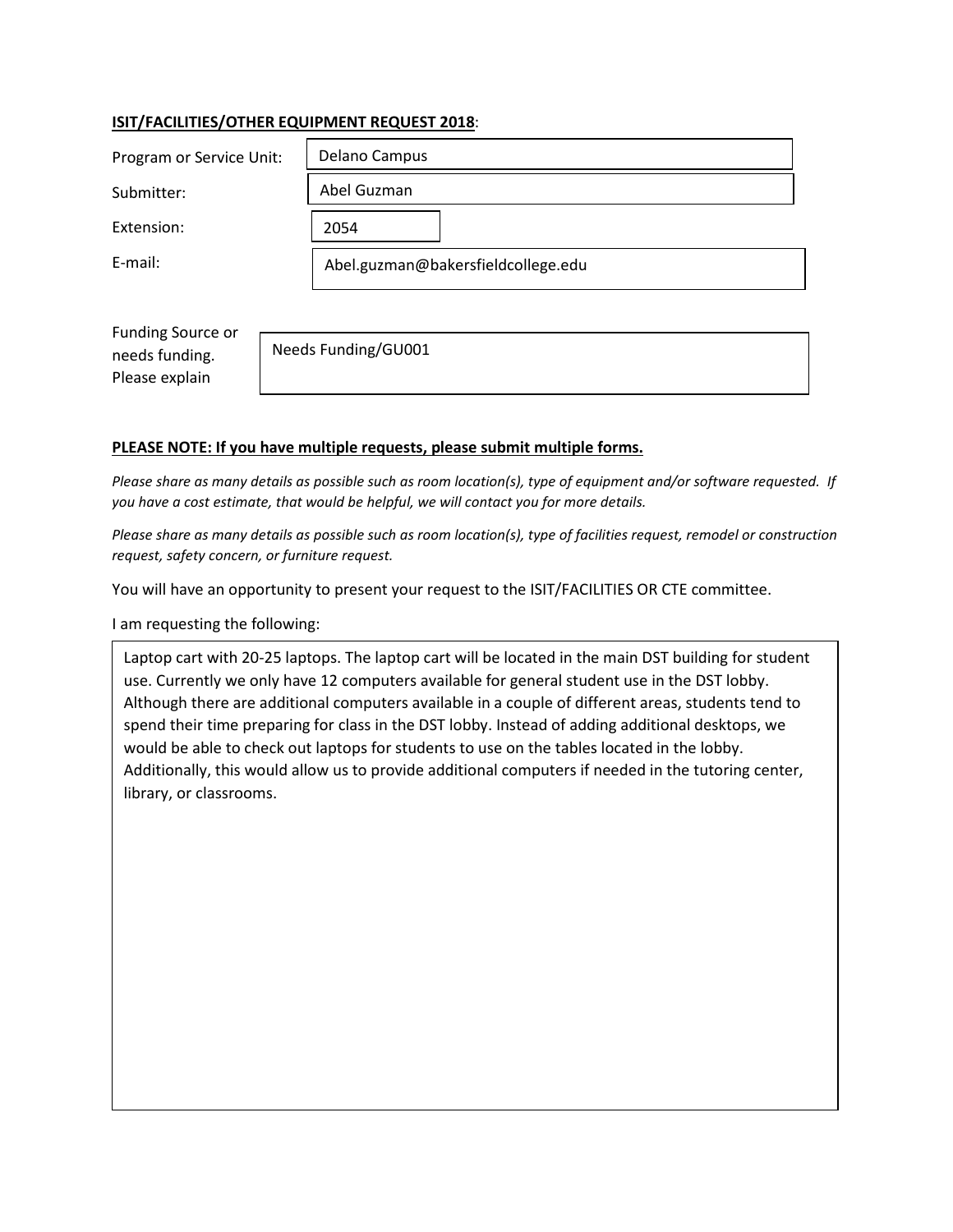# **ISIT/FACILITIES/OTHER EQUIPMENT REQUEST 2018**:

| Program or Service Unit: | Delano Campus                      |
|--------------------------|------------------------------------|
| Submitter:               | Abel Guzman                        |
| Extension:               | 2054                               |
| E-mail:                  | Abel.guzman@bakersfieldcollege.edu |

Funding Source or needs funding. Please explain

Needs Funding/GU001

#### **PLEASE NOTE: If you have multiple requests, please submit multiple forms.**

*Please share as many details as possible such as room location(s), type of equipment and/or software requested. If you have a cost estimate, that would be helpful, we will contact you for more details.* 

*Please share as many details as possible such as room location(s), type of facilities request, remodel or construction request, safety concern, or furniture request.* 

You will have an opportunity to present your request to the ISIT/FACILITIES OR CTE committee.

I am requesting the following:

Updated teacher stations (new laptop computers) for three carts at Robert F. Kennedy High School. The computers currently being used are outdated and are causing issues for instructors. The projectors have been replaced, but the computers still need updating.